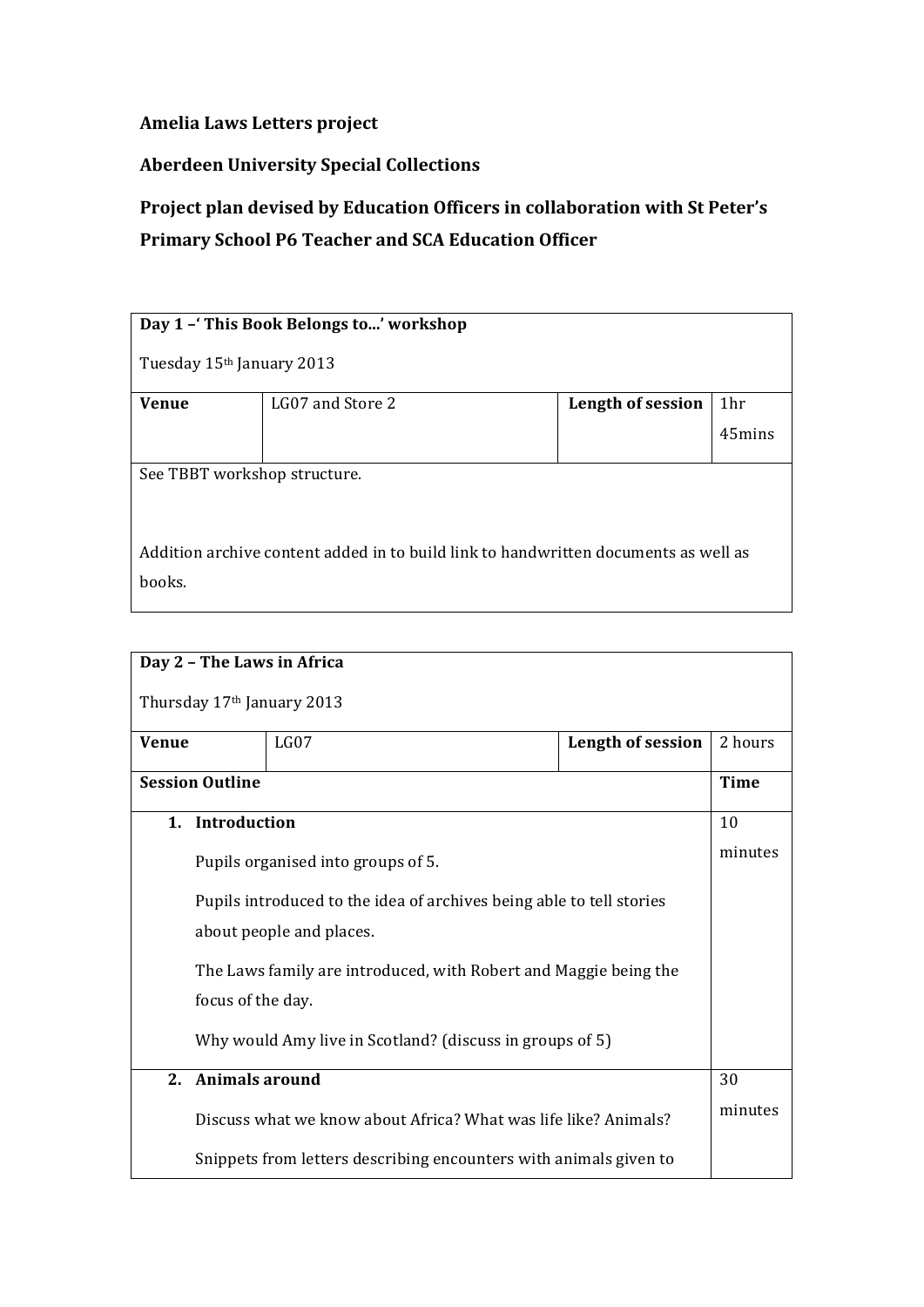|    | children who will act out these events (tableaux?)                        |                |
|----|---------------------------------------------------------------------------|----------------|
|    | Douglas to discuss with pupils while LM&SC move tables in.                |                |
| 3. | <b>Mission life</b>                                                       | 20             |
|    | An excerpt of a letter describing an event in mission life is read out to | minutes        |
|    | the class. Discuss how this event could be shown in the mission           |                |
|    | newspaper as an advert, picture and article.                              |                |
|    | Working in 3's (sides of tables) pupils will use excerpts from letters    |                |
|    | about events in and around the mission to create articles, images and     |                |
|    | advertisements for an issue of the "Livingstonia News". Collect and       |                |
|    | arranged into a newspaper format on the whiteboard.                       |                |
|    |                                                                           |                |
|    | Discuss some of the newspaper items and identify groups of people         |                |
|    | that are mentioned: villagers, missionaries and Ngoni people.             |                |
| 4. | The people                                                                | 20             |
|    |                                                                           | minutes        |
|    | As a table discuss the excerpts used for the newspaper and write          |                |
|    | bullet points about the group of people featured (SC, DR and LM to        |                |
|    | support and write up for one table each). Nominate a spokesperson         |                |
|    | to talk through bullet points.                                            |                |
|    |                                                                           |                |
|    | As a class discuss: do the letters tell the whole story? Who wrote the    |                |
|    | letters and who were they written for? Introduce idea that archives       |                |
|    | can tell us stories, but they are usually only one side of the story.     |                |
| 5. | <b>The letters</b>                                                        | $\overline{7}$ |
|    | At their 3 tables, groups will examine one of Maggie's and one of         | minutes        |
|    | Robert's letters. Given out from the archive box so that pupils know      |                |
|    | where they are usually stored.                                            |                |
|    |                                                                           |                |
|    |                                                                           |                |
|    | In groups look closely at the letters and discuss:                        |                |
|    | Handwriting (difference between ML and RL)                                |                |
|    | Layout of letters                                                         |                |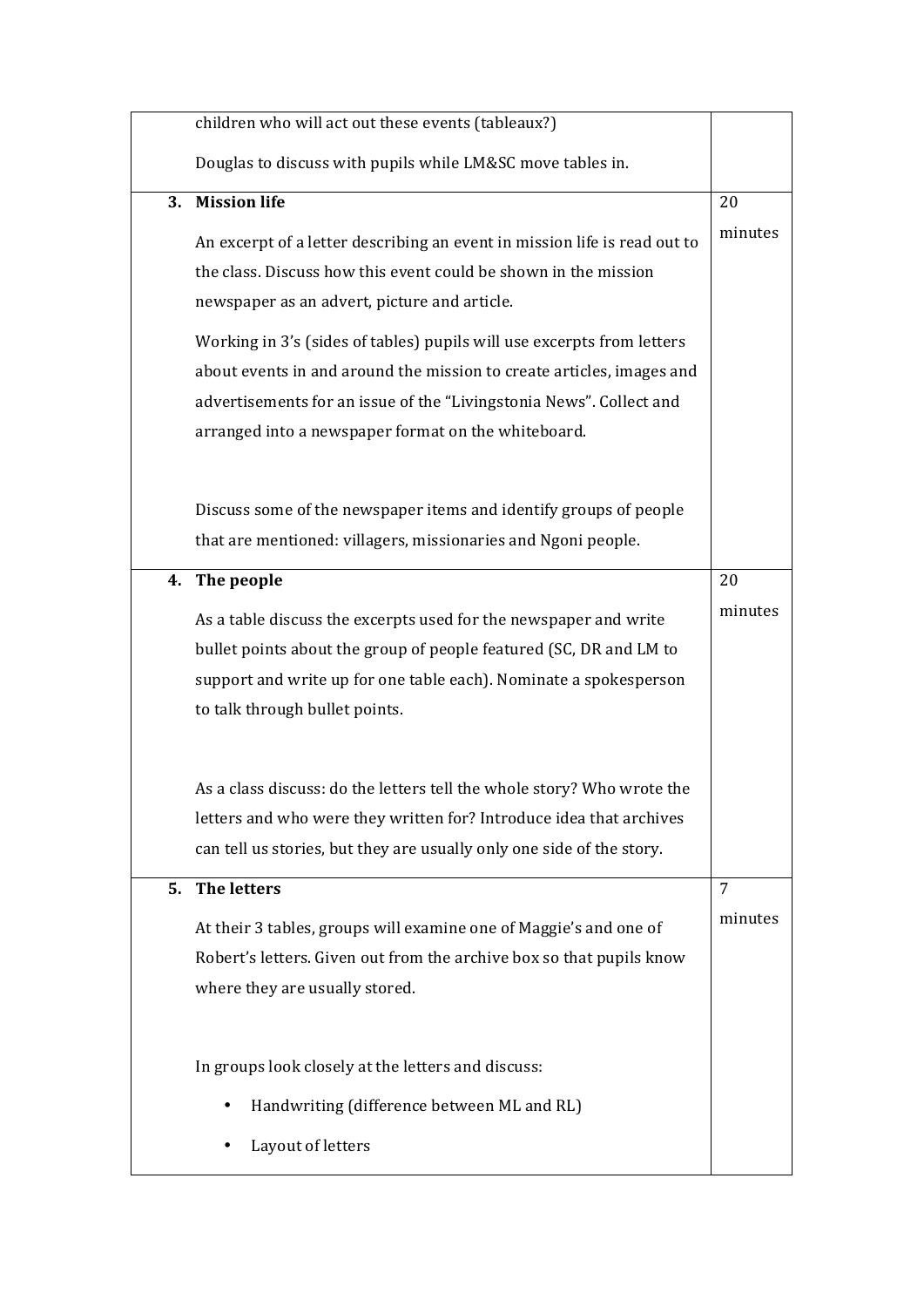|                           | What are they written on and written with?                                       |         |  |
|---------------------------|----------------------------------------------------------------------------------|---------|--|
|                           | How far they have travelled                                                      |         |  |
| How we handle them        |                                                                                  |         |  |
| Why do we have them here? |                                                                                  |         |  |
| ٠                         | Why do we bother keeping them?                                                   |         |  |
|                           |                                                                                  |         |  |
| 6. Feedback               |                                                                                  | 3       |  |
|                           | Evaluation shapes filled out, one thing the pupils learned and one               | minutes |  |
| thing they liked.         |                                                                                  |         |  |
|                           | Level 2<br><b>Curriculum for Excellence - Experiences and Outcomes</b>           |         |  |
|                           | This workshop will contribute to the fulfilment of the following experiences and |         |  |
| outcomes:                 |                                                                                  |         |  |
|                           |                                                                                  |         |  |
|                           |                                                                                  |         |  |
| <b>Expressive</b>         |                                                                                  |         |  |
| <b>Arts</b>               |                                                                                  |         |  |
| EXA 2-01a                 | I have experienced the energy and excitement of                                  |         |  |
|                           | presenting/performing for audiences and being part of an audience                |         |  |
|                           | for other people's presentations/performances.                                   |         |  |
|                           | <b>Art and Design</b>                                                            |         |  |
| EXA 2-02a                 | I have the opportunity to choose and explore an extended range of                |         |  |
|                           | media and technologies to create images and objects, comparing and               |         |  |
|                           | combining them for specific tasks.                                               |         |  |
| EXA 2-03a                 | I can create and present work that shows developing skill in using the           |         |  |
|                           | visual elements and concepts.                                                    |         |  |
| EXA 2-05a                 | Inspired by a range of stimuli, I can express and communicate                    |         |  |
|                           | my ideas, thoughts and feelings through activities within art and                |         |  |
| design.                   |                                                                                  |         |  |
|                           |                                                                                  |         |  |
|                           | <b>Drama</b>                                                                     |         |  |
| EXA 2-12a                 | I can create, adapt and sustain different roles, experimenting with              |         |  |
|                           | movement, expression and voice and using theatre arts technology.                |         |  |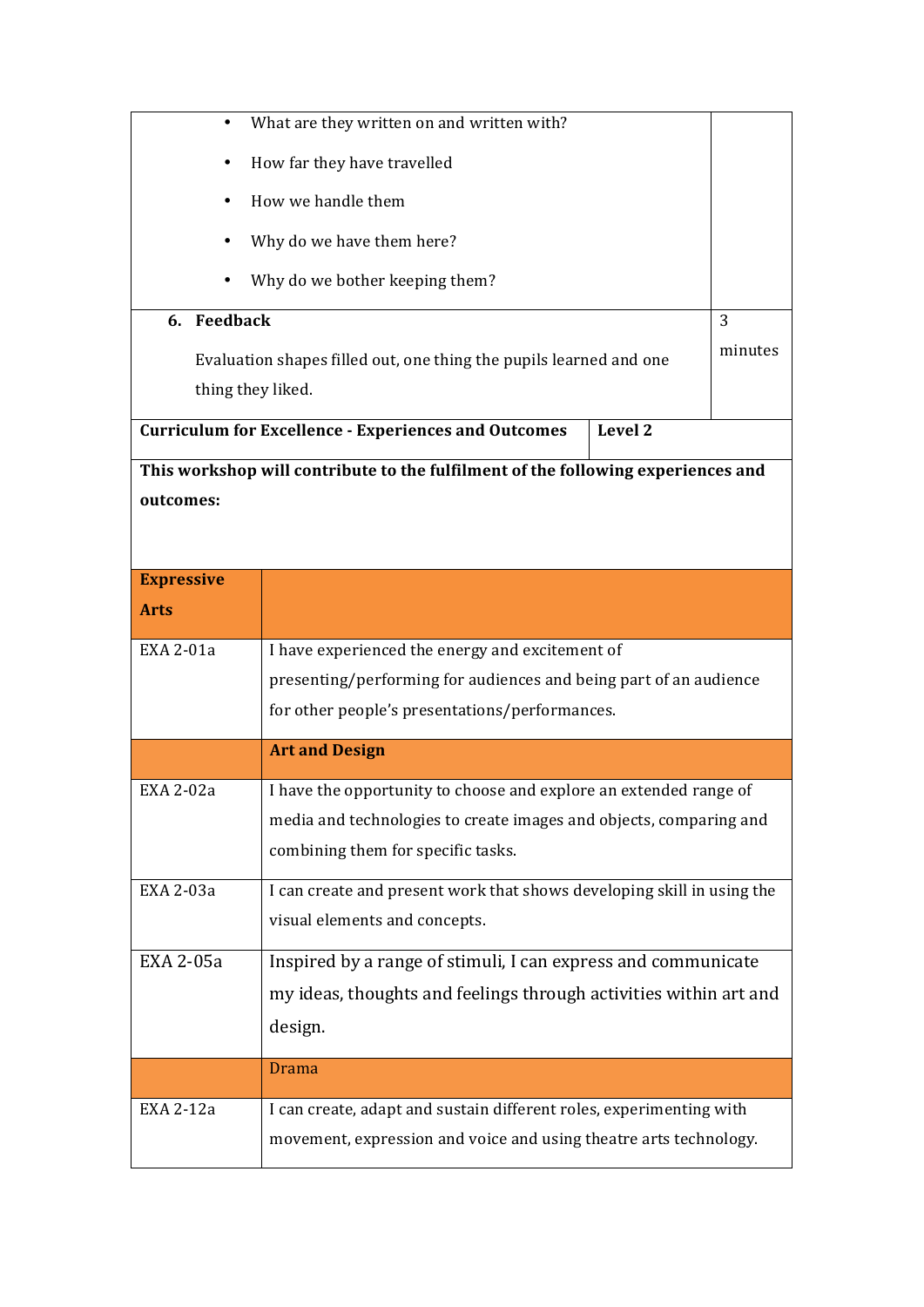| EXA 2-13a      | Inspired by a range of stimuli, I can express and communicate my         |  |
|----------------|--------------------------------------------------------------------------|--|
|                | ideas, thoughts and feelings through drama.                              |  |
| EXA 2-15a      | I can respond to the experience of drama by discussing my thoughts       |  |
|                | and feelings. I can give and accept constructive comment on my own       |  |
|                | and others' work.                                                        |  |
| Literacy &     | <b>Reading</b>                                                           |  |
| <b>English</b> |                                                                          |  |
| LIT 2-17a      | To show my understanding, I can respond to literal, inferential          |  |
|                | and evaluative questions and other close reading tasks and can           |  |
|                | create different kinds of questions of my own.                           |  |
| LIT 2-14a      | Using what I know about the features of different types of texts, I      |  |
|                | can find, select and sort information from a variety of sources          |  |
|                | and use this for different purposes.                                     |  |
| LIT 2-20a      | I enjoy creating texts of my choice and I regularly select subject,      |  |
|                | purpose, format and resources to suit the needs of my audience.          |  |
|                |                                                                          |  |
|                |                                                                          |  |
|                | <b>Listening &amp; talking</b>                                           |  |
| LIT 2-02a      | When I engage with others, I respond in ways appropriate to my role,     |  |
|                | show that I value others' contributions and use these to build on        |  |
|                | thinking.                                                                |  |
| LIT 2-04a      | As I listen or watch, I can identify and discuss the purpose, main ideas |  |
|                | and supporting detail contained within the text, and use this            |  |
|                | information for different purposes.                                      |  |
| LIT 2-05a      | As I listen or watch, I can make notes, organise these under             |  |
|                | suitable headings and use these to understand ideas and                  |  |
|                | information and create new texts, using my own words as                  |  |
|                | appropriate.                                                             |  |
| LIT 2-06a      | I can select ideas and relevant information, organise these in an        |  |
|                | appropriate way for my purpose and use suitable vocabulary for           |  |
|                | my audience.                                                             |  |
| LIT 2-07a      | I can show my understanding of what I listen to or watch by              |  |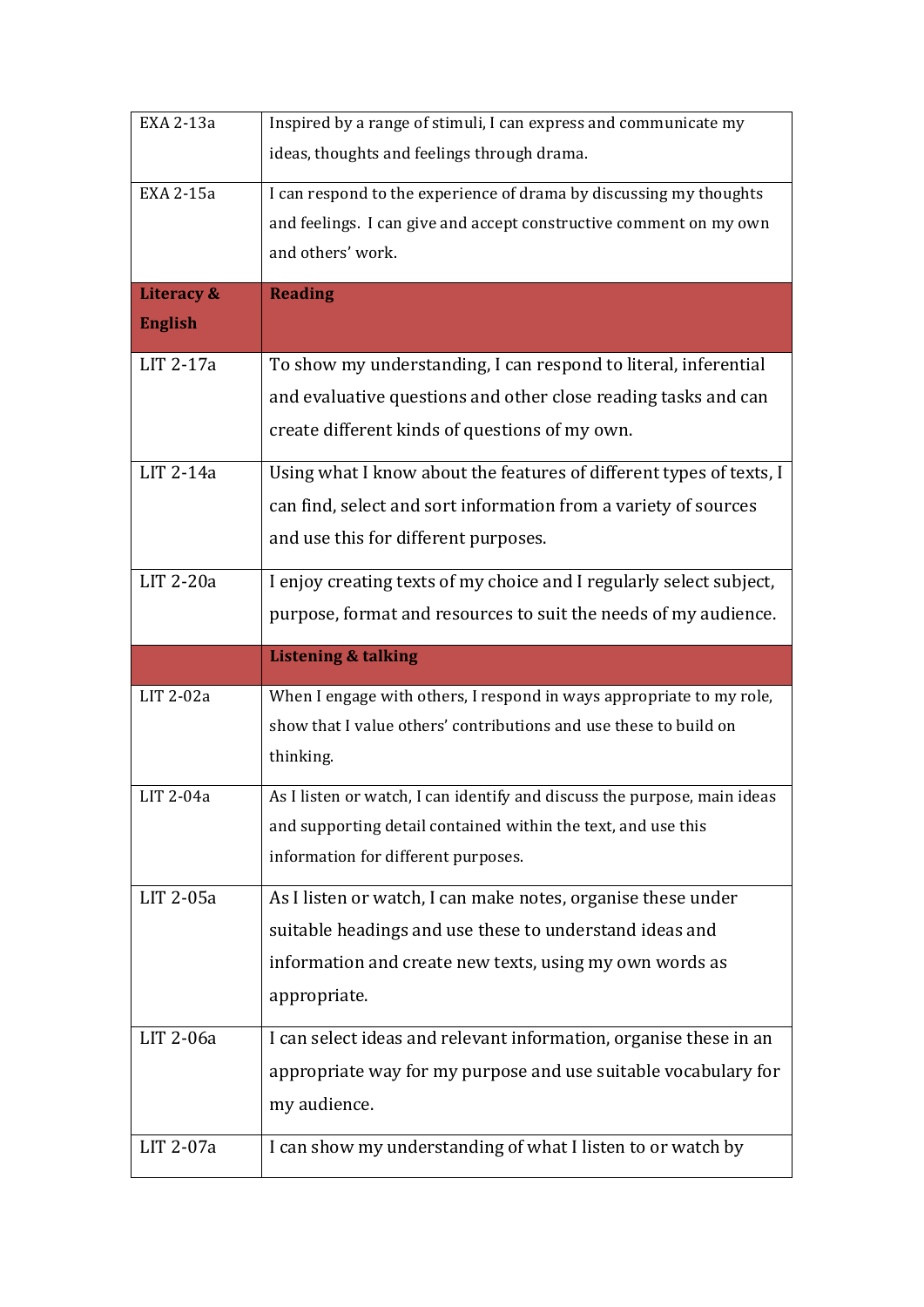|                       | responding to literal, inferential, evaluative and other types of                                                                              |  |  |
|-----------------------|------------------------------------------------------------------------------------------------------------------------------------------------|--|--|
|                       | questions, and by asking different kinds of questions of my own.                                                                               |  |  |
| LIT 2-08a             | To help me develop an informed view, I can distinguish fact from                                                                               |  |  |
|                       | opinion, and I am learning to recognise when my sources try to                                                                                 |  |  |
|                       | influence me and how useful these are.                                                                                                         |  |  |
| LIT 2-09a             | When listening and talking with others for different purposes, I can:                                                                          |  |  |
|                       | share information, experiences and opinions                                                                                                    |  |  |
|                       | explain processes and ideas                                                                                                                    |  |  |
|                       | identify issues raised and summarise main points or findings                                                                                   |  |  |
|                       | clarify points by asking questions or by asking others to say<br>more.                                                                         |  |  |
| LIT 2-10a             | I am developing confidence when engaging with others within and                                                                                |  |  |
|                       |                                                                                                                                                |  |  |
|                       | beyond my place of learning. I can communicate in a clear, expressive<br>way and I am learning to select and organise resources independently. |  |  |
|                       | Writing                                                                                                                                        |  |  |
| LIT 2-24a             | I consider the impact that layout and presentation will have and                                                                               |  |  |
|                       | can combine lettering, graphics and other features to engage my                                                                                |  |  |
|                       | reader.                                                                                                                                        |  |  |
| LIT 2-26a             | By considering the type of text I am creating, I can select ideas                                                                              |  |  |
|                       | and relevant information, organise these in an appropriate way                                                                                 |  |  |
|                       | for my purpose and use suitable vocabulary for my audience.                                                                                    |  |  |
| LIT 2-28a             | I can convey information, describe events, explain processes or                                                                                |  |  |
|                       | combine ideas in different ways.                                                                                                               |  |  |
| <b>Social Studies</b> | People, past events and societies                                                                                                              |  |  |
| SOC 2-01a             | I can use primary and secondary sources selectively to research                                                                                |  |  |
|                       | events in the past.                                                                                                                            |  |  |
|                       |                                                                                                                                                |  |  |
| SOC 2-04a             | I can compare and contrast a society in the past with my own                                                                                   |  |  |
|                       | and contribute to a discussion of the similarities and differences.                                                                            |  |  |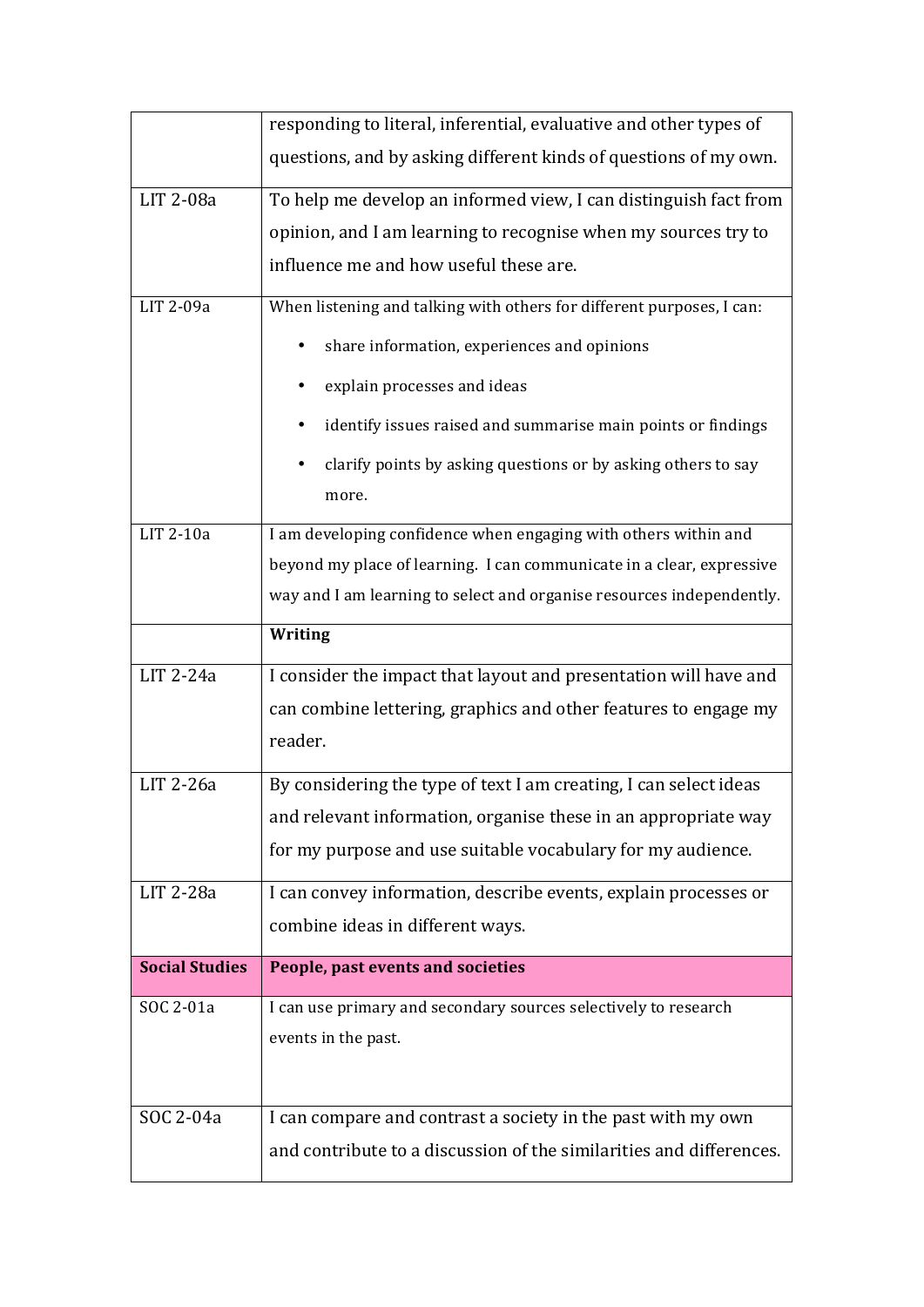|                     | People, place and environment                                                           |  |  |  |
|---------------------|-----------------------------------------------------------------------------------------|--|--|--|
| SOC 2-07b           | I can describe the physical processes of a natural disaster and                         |  |  |  |
|                     | discuss its impact on people and the landscape.                                         |  |  |  |
| SOC 2-12a           | By comparing my local area with a contrasting area outwith                              |  |  |  |
|                     | Britain, I can investigate the main features of weather and                             |  |  |  |
|                     | climate, discussing the impact on living things.                                        |  |  |  |
| SOC 2-14a           | To extend my mental map and sense of place, I can interpret                             |  |  |  |
|                     | information from different types of map and am beginning to                             |  |  |  |
|                     | locate key features within Scotland, UK, Europe or the wider                            |  |  |  |
|                     | world.                                                                                  |  |  |  |
| Task in class       |                                                                                         |  |  |  |
| Between day 2 and 3 |                                                                                         |  |  |  |
|                     | What reminds you of home? Show and tell                                                 |  |  |  |
|                     | In class pupils will explore idea of leaving home, either with or without their family, |  |  |  |
|                     | through the context of Robert and Maggie's daughter Amelia having to leave Africa and   |  |  |  |

through the context of Robert and Maggie's daughter Amelia having to leave Africa and move to Scotland. Pupils asked to bring in items that remind them of home and show the rest of the class.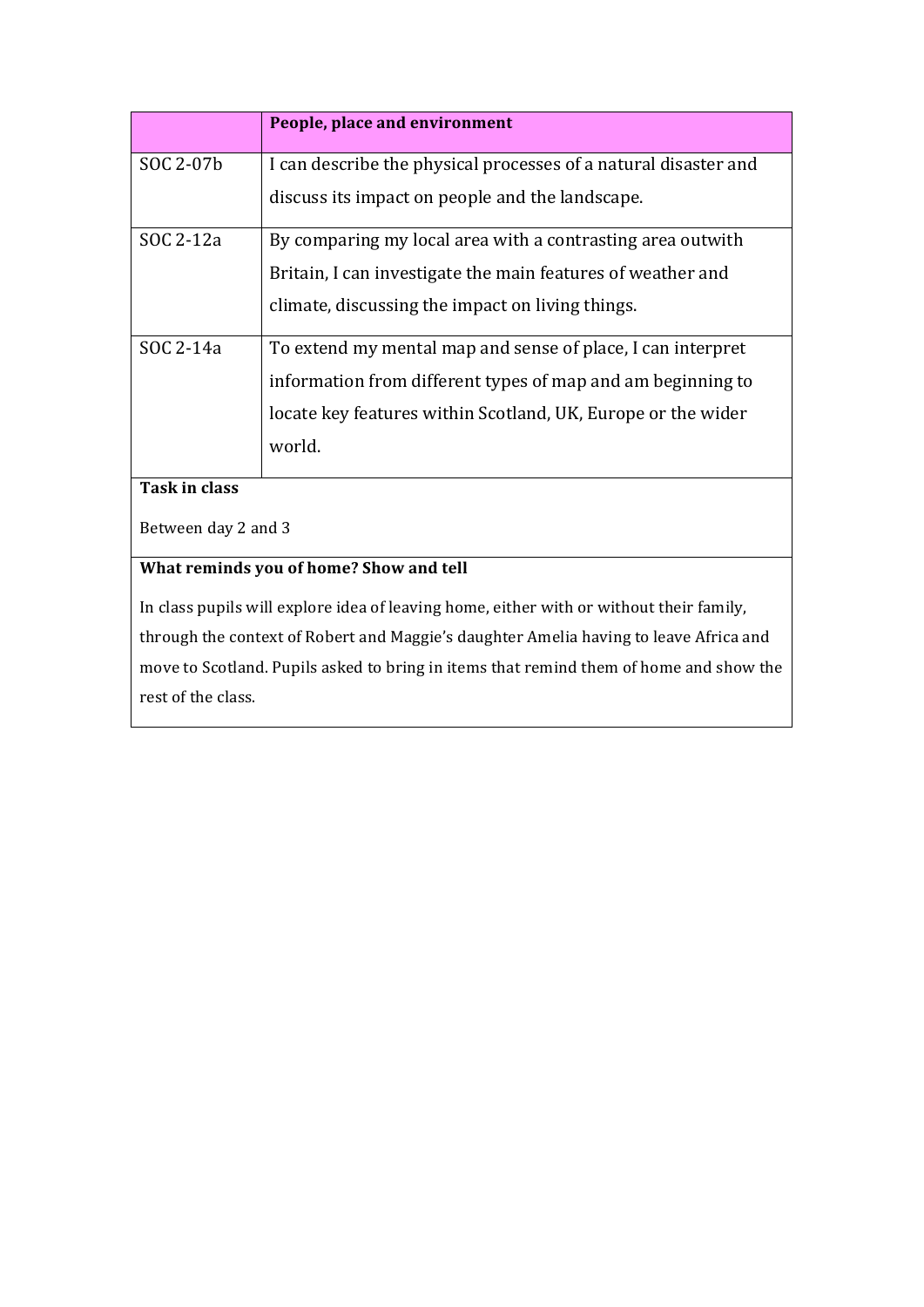## **Day 3 - Amelia in Edinburgh**

Tuesday 22<sup>nd</sup> January 2013

| <b>Venue</b> | LG07 | <b>Length of session</b> 2 hours |
|--------------|------|----------------------------------|
|              |      |                                  |

This session will focus on Amelia's life in Edinburgh and will include the following points:

- Amelia's journey and arrival in Edinburgh
- Difference between her life in Nyasaland and her life in Edinburgh
- Homesickness for Nyasa
- Waiting for letters from her parents and the reality of getting them and what might be in them
- Growing up in Edinburgh away from parents
- Mixed feelings about being sent away
- The different types of letters (news, parenting, dramatic content, loving parents)
- Living with aunt and grandmother that she may have never met before.

Pupils will consider the above points through a series of exercises and put themselves in Amelia's place. All this would be in preparation for writing letters from Amelia to Robert and Maggie (either in workshop or back at school?)

| <b>Session Outline</b>                                                 | <b>Time</b> |
|------------------------------------------------------------------------|-------------|
| 1. Introduction                                                        | 10 mins     |
| Recap on what was learned in previous session about Robert and         |             |
| Maggie in Africa. Discuss their daughter Amelia being sent to Scotland |             |
| to live with aunt and grand mother.                                    |             |
| What do children remember about Robert & Maggie and their<br>$\bullet$ |             |
| lives?                                                                 |             |
| Why did they send Amy to Scotland?<br>٠                                |             |
| How would they feel?<br>٠                                              |             |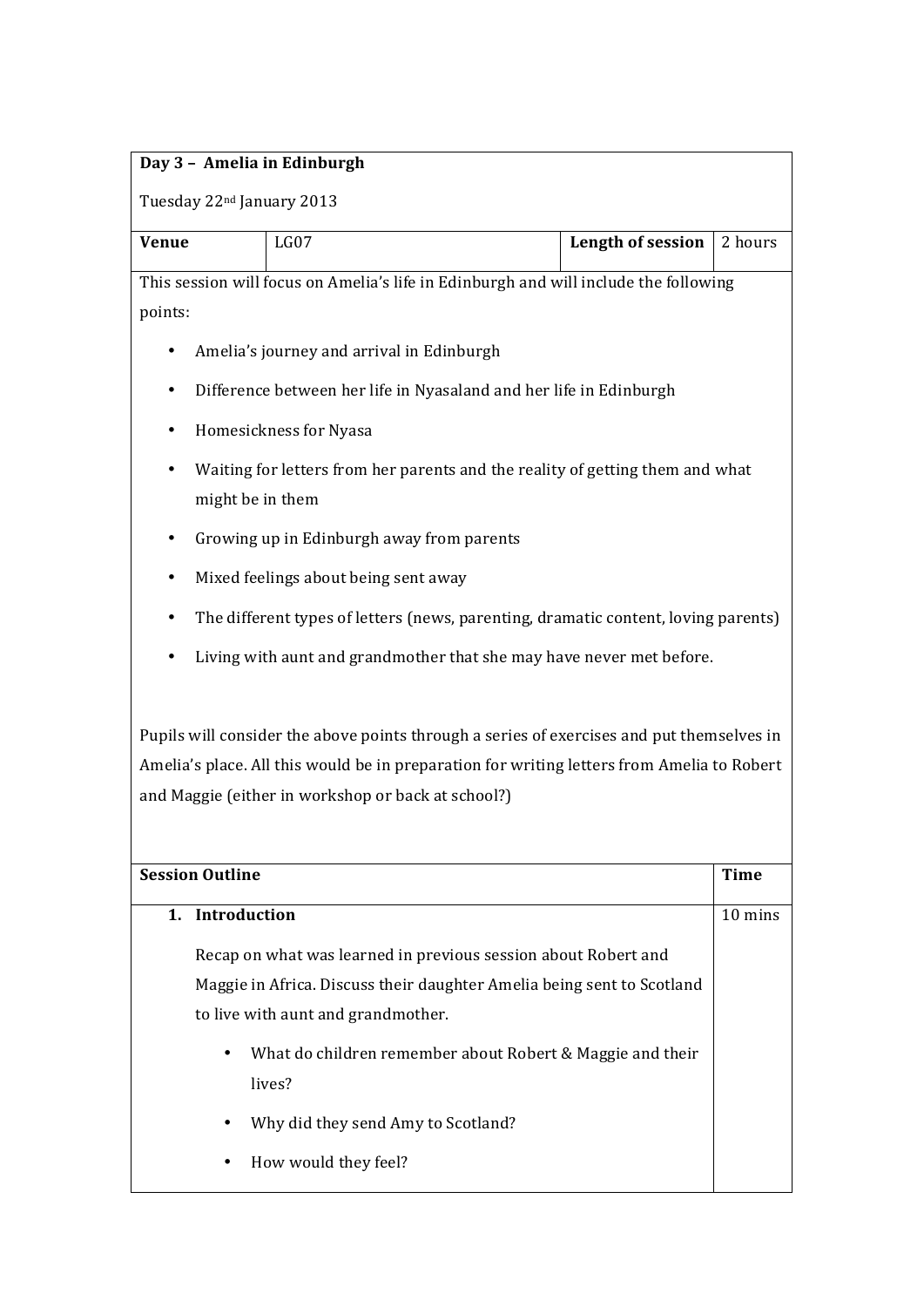|    | How would Amy feel?                                                    |         |
|----|------------------------------------------------------------------------|---------|
|    |                                                                        |         |
|    | 2. Role on the Wall - what do we know about Amelia Laws?               | 10 mins |
|    | Class will contribute ideas to a large class diagram. What we know     |         |
|    | about Amelia so far. Might not be much information at this stage, will |         |
|    | be added to later.                                                     |         |
|    | Role on the wall exercise explained in some depth.                     |         |
|    |                                                                        |         |
|    | 3. Leaving home                                                        | 15 mins |
|    | Building on show & tell session carried out in classroom, pupils will  |         |
|    | discuss what items they would take with them to remind of their        |         |
|    | parents, friends and home if they were leaving. Ideas written on       |         |
|    | board.                                                                 |         |
|    | Class arranged in 3 groups of 10 around sets of coloured mats.         |         |
|    | In pairs pupils will discuss what items Amelia might have taken with   |         |
|    | her to Scotland. They must choose one item and put it in a dish in the |         |
|    | middle of their groups.                                                |         |
|    | Class told that Amy was only allowed 6 items in her luggage, 3 groups  |         |
|    | must discuss and narrow their selections down to 2 key items to        |         |
|    | place in a large suitcase outline on the board.                        |         |
|    |                                                                        |         |
|    | Leaving Africa added to the beginning of Amelia's timeline on the      |         |
|    | board. Jan/Feb 1894                                                    |         |
|    |                                                                        |         |
| 4. | The voyage                                                             | 5 mins  |
|    | Together the class will look at a world map to visually understand     |         |
|    | where Amelia was in comparison to her parents. Discuss how long it     |         |
|    | would take to get to Malawi now (less than a day) in comparison to     |         |
|    | how long it would have taken then (approx 2 months)                    |         |
|    |                                                                        |         |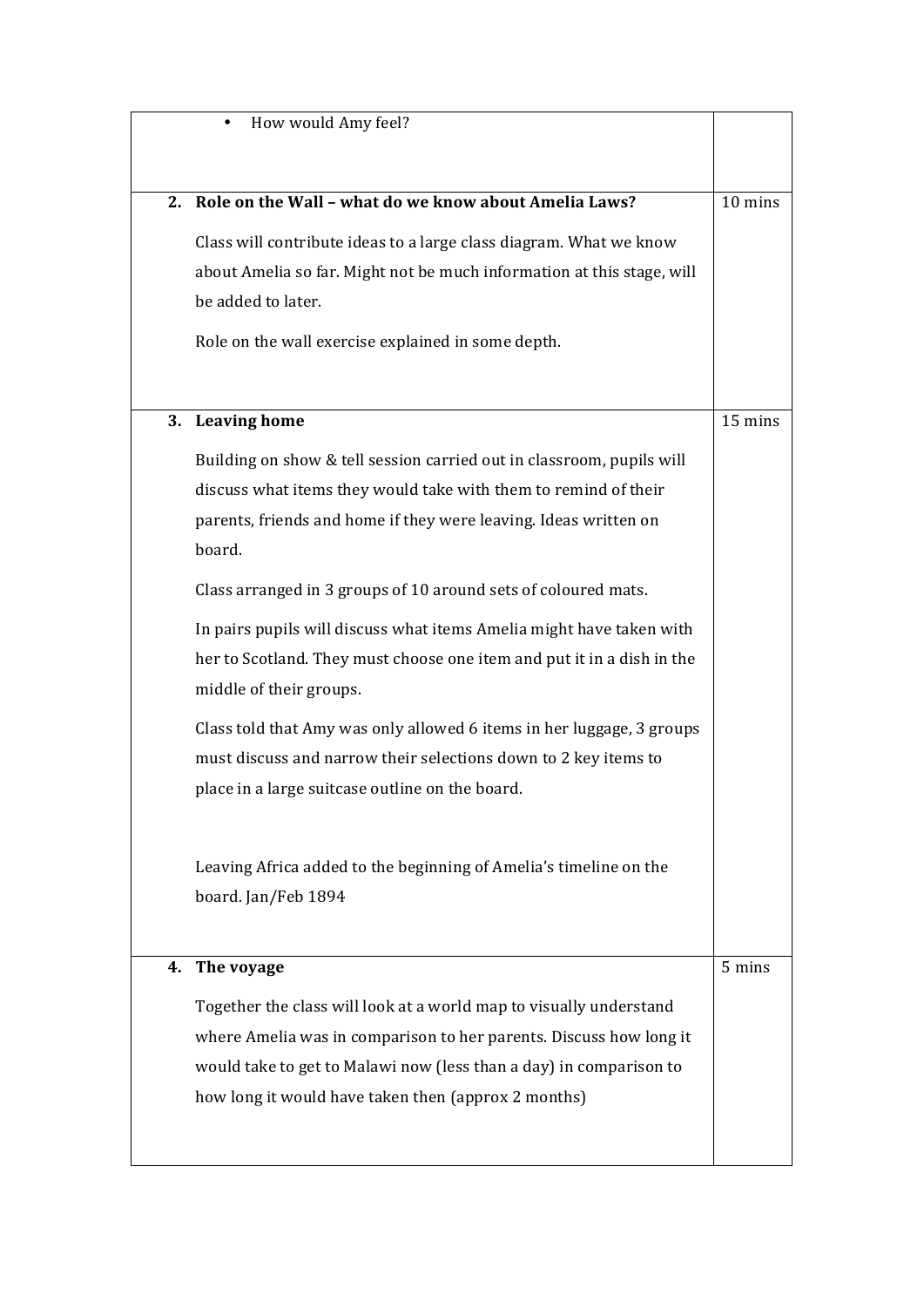| Add the voyage to the timeline.                                                                      |         |
|------------------------------------------------------------------------------------------------------|---------|
|                                                                                                      |         |
| 5. Extracts from Maggie and Robert's letters                                                         | 25 mins |
| Split the 3 large groups in half so the class is now made up of 6 groups                             |         |
| of 5.                                                                                                |         |
|                                                                                                      |         |
| Each group is given extracts from letters which describe events in                                   |         |
| Amy's life. Groups must repeat the drama activity of Day 2 with these                                |         |
| extracts. Practice freezing and unfreezing. Show to the rest of the<br>class in chronological order. |         |
|                                                                                                      |         |
|                                                                                                      |         |
| Groups add their extracts to the timeline of Amy's childhood.                                        |         |
|                                                                                                      |         |
| 6. Role on the Wall part 2                                                                           | 10 mins |
|                                                                                                      |         |
| Time given for pupils to look at the timeline. Role on the Wall exercise                             |         |
| repeated in groups now that pupils have more information about                                       |         |
| Amelia. Key points added to original Role on the Wall diagram.                                       |         |
| Idea that we know lots about Amy despite now having her letters is                                   |         |
| emphasised to the class.                                                                             |         |
|                                                                                                      |         |
| 7. Thought tracking                                                                                  | 20 mins |
| Pupils work on their own to imagine themselves as Amelia and think                                   |         |
| of a letter they would write to Maggie or Robert. Choose 3 key                                       |         |
| sentences from the letter.                                                                           |         |
|                                                                                                      |         |
|                                                                                                      |         |
| Pupils asked to quickly write these down on clipboards. Assistance                                   |         |
| given if needed.                                                                                     |         |
|                                                                                                      |         |
| Class stand up, looking at the floor. Pupils selected by a tap on the                                |         |
| shoulder to read aloud their sentences.                                                              |         |
|                                                                                                      |         |
|                                                                                                      |         |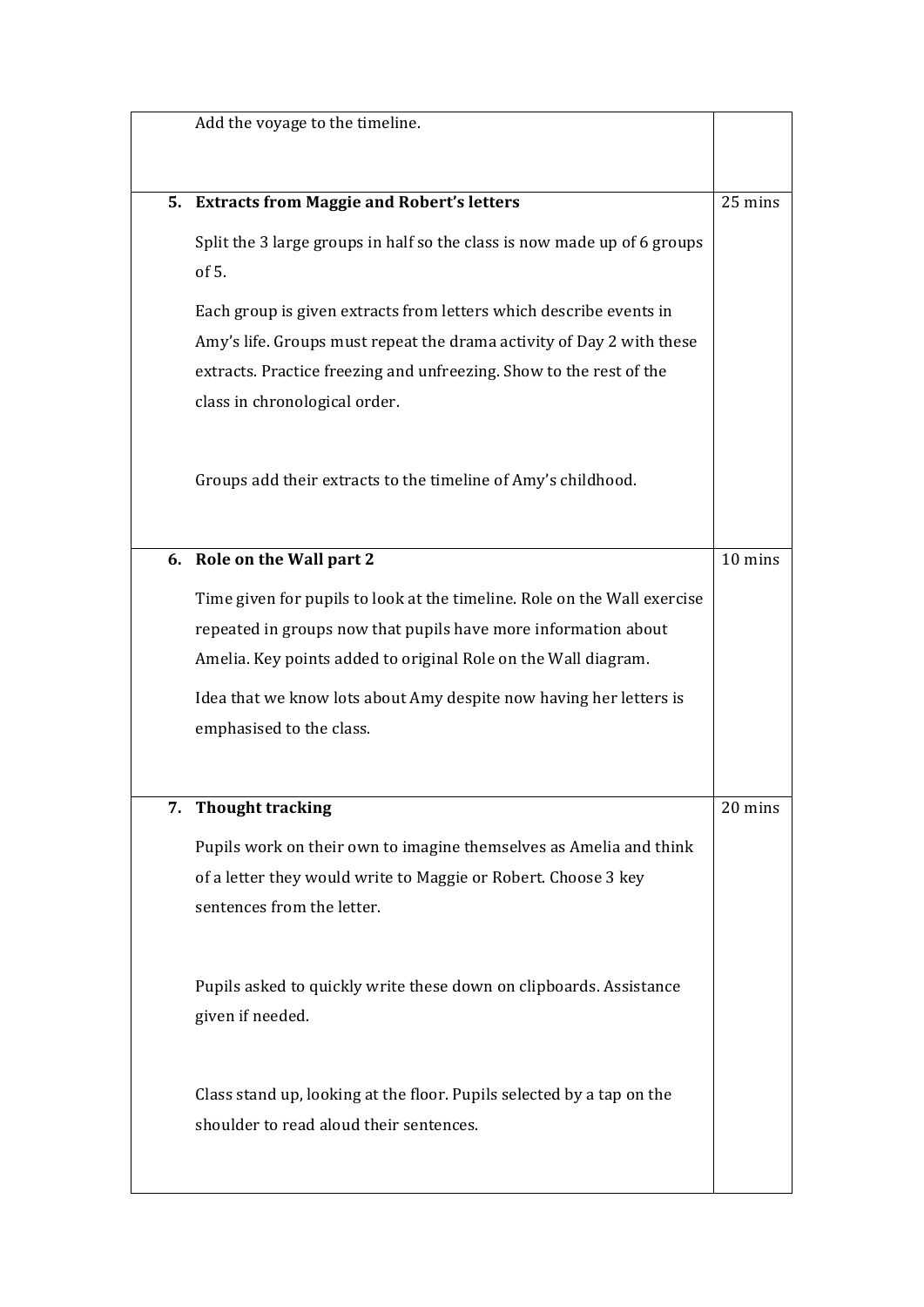| Task will be set for them to write letters back in school to Robert |                                                                                                   |         |          |
|---------------------------------------------------------------------|---------------------------------------------------------------------------------------------------|---------|----------|
| and/or Maggie and send them to SCC.                                 |                                                                                                   |         |          |
| 8. Summary/feedback                                                 |                                                                                                   |         | $5 - 10$ |
|                                                                     | Feedback shapes (liked & learned)                                                                 |         | mins     |
|                                                                     |                                                                                                   |         |          |
|                                                                     |                                                                                                   |         |          |
|                                                                     | <b>Curriculum for Excellence - Experiences and Outcomes</b>                                       | Level 2 |          |
|                                                                     | This workshop will contribute to the fulfilment of the following experiences and                  |         |          |
| outcomes:                                                           |                                                                                                   |         |          |
|                                                                     |                                                                                                   |         |          |
| <b>Expressive</b>                                                   |                                                                                                   |         |          |
| <b>Arts</b>                                                         |                                                                                                   |         |          |
| EXA 2-01a                                                           | I have experienced the energy and excitement of                                                   |         |          |
|                                                                     | presenting/performing for audiences and being part of an audience                                 |         |          |
|                                                                     | for other people's presentations/performances.                                                    |         |          |
| <b>Art and Design</b>                                               |                                                                                                   |         |          |
| <b>EXA 2-02a</b>                                                    | I have the opportunity to choose and explore an extended range of                                 |         |          |
|                                                                     | media and technologies to create images and objects, comparing and                                |         |          |
|                                                                     | combining them for specific tasks.                                                                |         |          |
| EXA 2-03a                                                           | I can create and present work that shows developing skill in using the                            |         |          |
|                                                                     | visual elements and concepts.                                                                     |         |          |
| EXA 2-04a                                                           | Through observing and recording from my experiences across the                                    |         |          |
|                                                                     |                                                                                                   |         |          |
|                                                                     | curriculum, I can create images and objects which show my awareness<br>and recognition of detail. |         |          |
| EXA 2-07a                                                           |                                                                                                   |         |          |
|                                                                     | I can respond to the work of artists and designers by discussing my                               |         |          |
|                                                                     | thoughts and feelings. I can give and accept constructive comment on<br>my own and others' work.  |         |          |
|                                                                     |                                                                                                   |         |          |
|                                                                     | <b>Drama</b>                                                                                      |         |          |
| EXA 2-12a                                                           | I can create, adapt and sustain different roles, experimenting with                               |         |          |
|                                                                     | movement, expression and voice and using theatre arts technology.                                 |         |          |
| EXA 2-13a                                                           | Inspired by a range of stimuli, I can express and communicate my                                  |         |          |